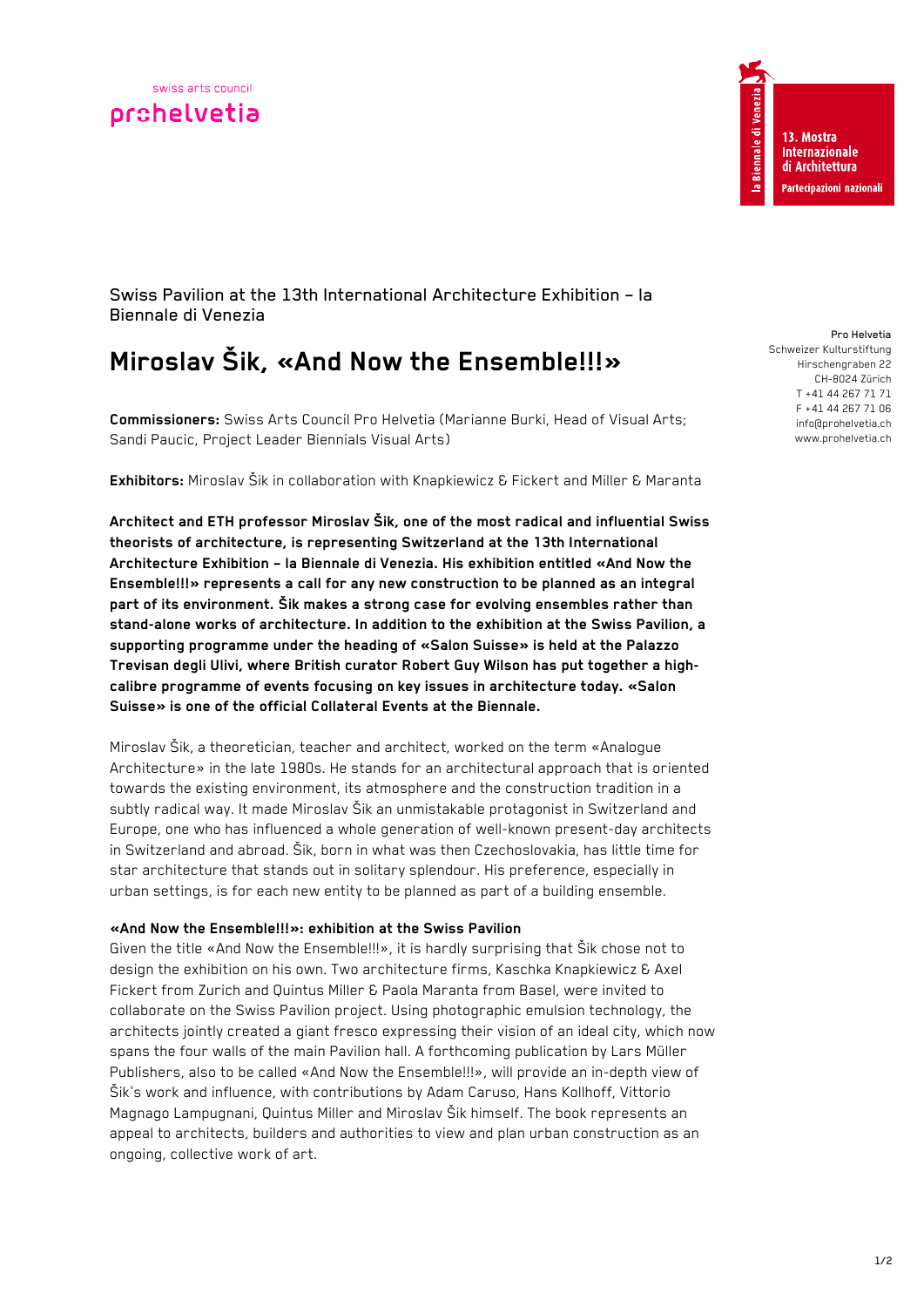### **«Common Ground»: Swiss architects involved in the main exhibition**

With his programmatic call «And Now the Ensemble!!!», Miroslav Šik has captured something of the spirit of our times. British architect David Chipperfield, curator of the Biennale's main exhibition called «Common Ground», pursues a similar approach, urging fellow architects to cooperate on a larger scale. Numerous renowned Swiss architects and architecture firms are represented at the exhibition, including Diener & Diener (Basel), Annette Gigon & Mike Guyer (Zurich), Herzog & de Meuron (Basel), HHF architekten (Basel), Knapkiewicz & Fickert (Zurich), Peter Märkli (Zurich), Valerio Olgiati (Flims), Luigi Snozzi (Locarno), Günther Vogt (Zurich) and Peter Zumthor (Haldenstein). Also on display are works by Peter Fischli and David Weiss (Zurich) as well as Susanna and Antonella Perin (Aarau and Rome).

### **«Salon Suisse»: platform for lively international exchange**

Switzerland's second main contribution to the Biennale besides the Miroslav Šik exhibition is «Salon Suisse» at the centrally-located Palazzo Trevisan degli Ulivi. It is one of the Biennale's official Collateral Events and comprises a wide-ranging programme running up to the end of November. «Salon Suisse» aims to be a platform for stimulating knowledge exchange – not least for young architects. It is directed by British curator Robert Guy Wilson and designed to attract a broadly-based international audience. Partner of «Salon Suisse» is Laufen Bathrooms AG. The kick-off event will be held on 28 August in the form of a panel discussion organised by ETH Zurich, titled «Common Images: Architecture and the Iconic Turn». The topic is a re-evaluation of Miroslav Šik as the protagonist of «Analogous Architecture».

The organisation of Switzerland's two main contributions to the Biennale – the exhibition at the Swiss Pavilion and «Salon Suisse» at Palazzo Trevisan – is, for the first time, in the hands of the Pro Helvetia. In accordance with the new Culture Promotion Act of 2012, the Swiss Arts Council is now responsible for the Confederation's entire cultural engagement abroad.

Further information on Switzerland's exhibitions and projects at the Biennale di Venezia can be accessed at the website www.biennials.ch

## **Media Relations**

- For Swiss media: Sabina Schwarzenbach, Head of Communication Pro Helvetia, sschwarzenbach@prohelvetia.ch
- For Italian and international media: Alessandra de Antonellis and Mariachiara Salvanelli, ddl studio alessandra.deantonellis@ddlstudio.net, mariachiara.salvanelli@ddlstudio.net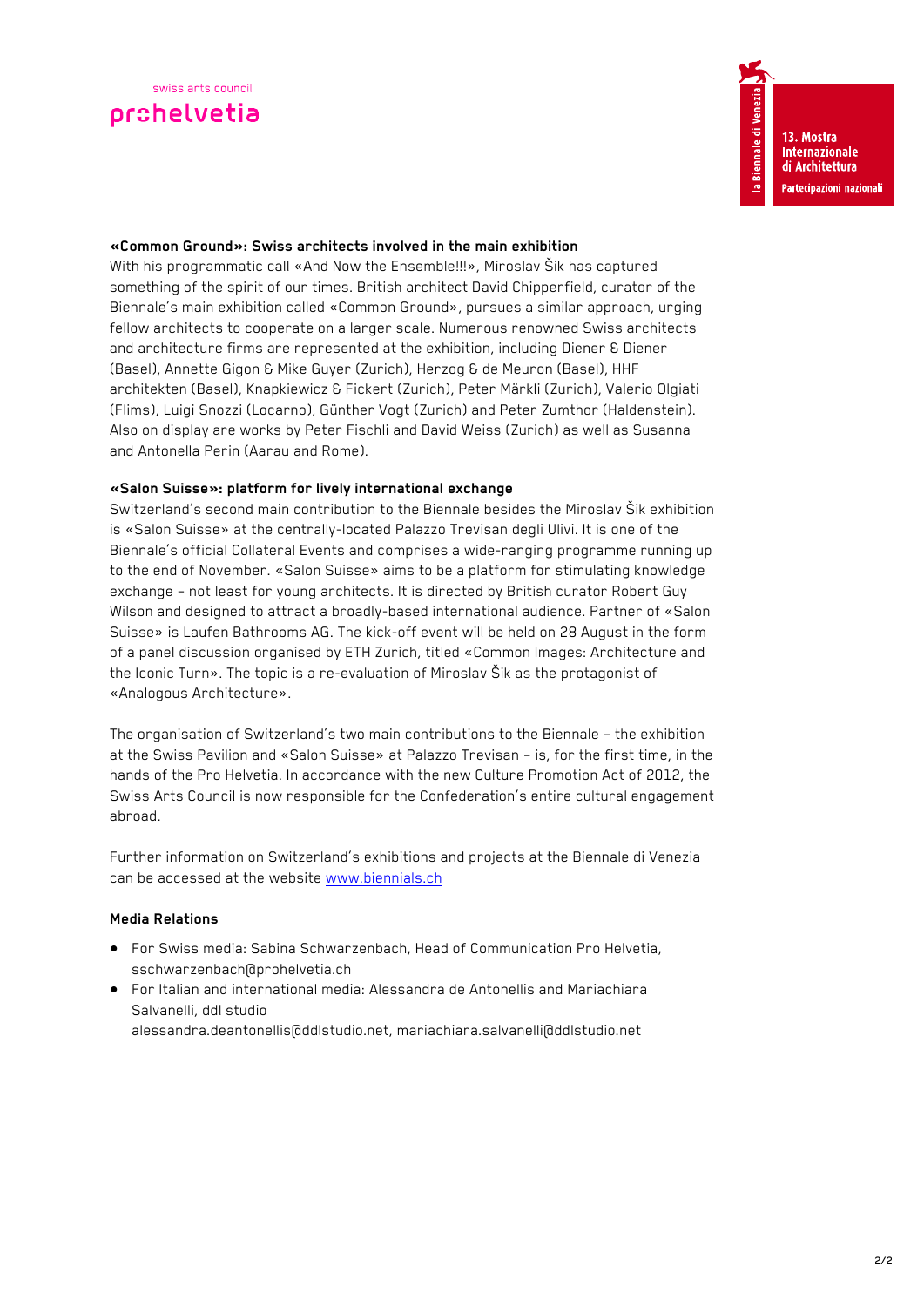



Swiss Pavilion at the 13th International Architecture Exhibition – la Biennale di Venezia

# **Miroslav Šik, «And Now the Ensemble!!!»**  Description of the project

Miroslav Šik at the 13th International Architecture Exhibition – la Biennale di Venezia is staging in the Swiss Pavilion the exhibition «And Now the Ensemble!!!», a striking mural/collage inspired by and consisting of images of buildings designed by Šik himself and by the architectural practices of Knapkiewicz & Fickert (Zurich) and Miller & Maranta (Basel), whom he invited to assist with the project.

The mural/collage is the work of photographer Michael Zirn, who has transformed the Pavilion into a huge camera oscura, with a sequence of images developed all along the walls.

Miroslav Šik and his associates composed the image files, featuring a combination of their existing projects, in digital format. They were then handed over to Michael Zirn, who cunningly transformed them into photographic negatives and transposed them onto the walls of the Pavilion. Zirn adopted a very traditional analogue technique: the photographs were developed, however, not in the classic 20x30cm format but on 280m2 of wall space, to create probably the largest analogue photograph ever displayed on a wall.

Zirn and his colleagues worked in *giornate*, as if creating a fresco painting, covering an area of 25/30 m2 each working day. A light-sensitive emulsion was first applied to the area of wall concerned and the enlarged image was then projected onto it. After a given exposure time, the image was developed to achieve the final result. Working day by day in this way, they have composed this huge analogue panorama, a virtual city destined to exist only within the walls of the Swiss Pavilion.

Pro Helvetia

Schweizer Kulturstiftung Hirschengraben 22 CH-8024 Zürich T +41 44 267 71 71 F +41 44 267 71 06 info@prohelvetia.ch www.prohelvetia.ch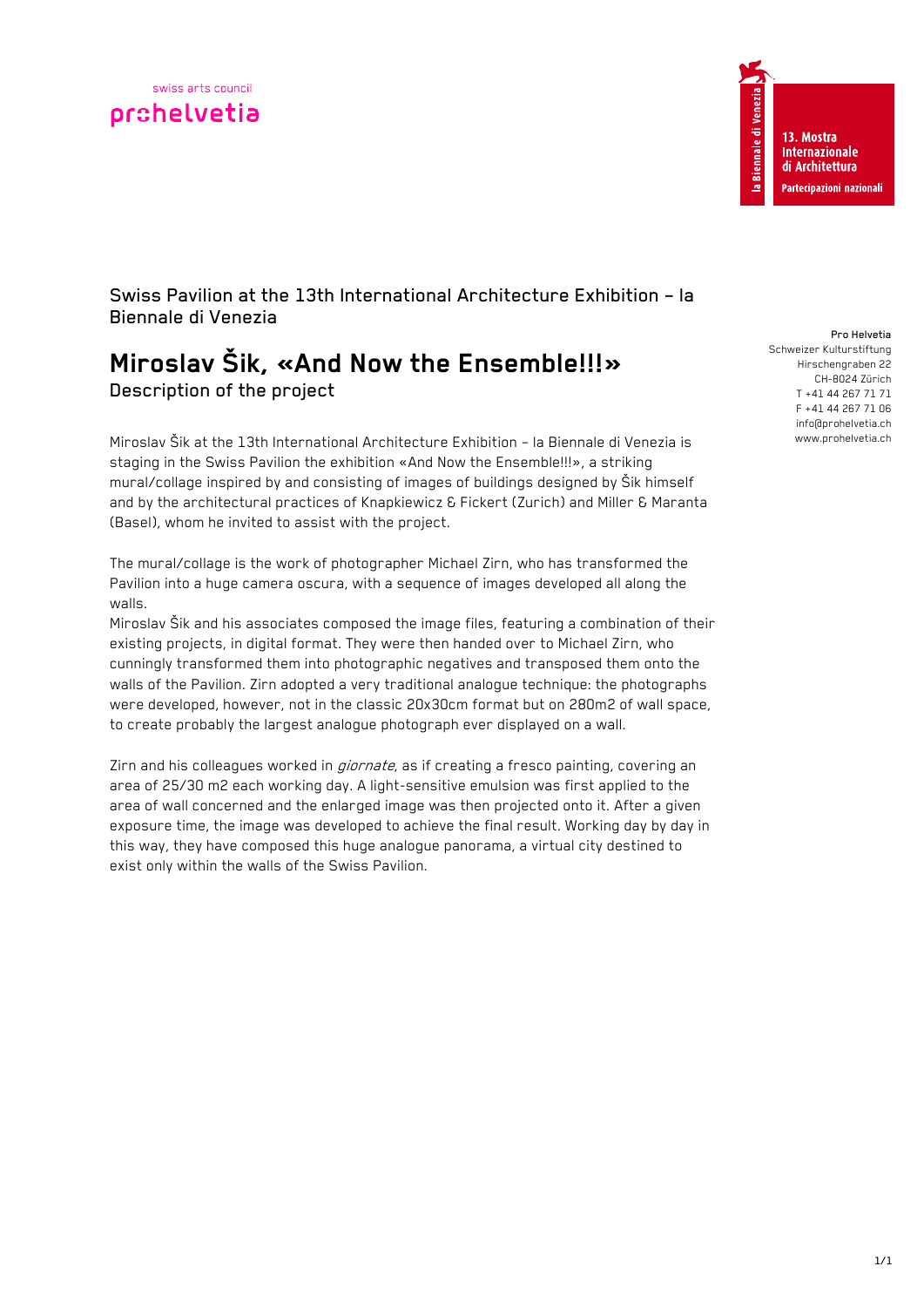



Swiss Pavilion at the 13th International Architecture Exhibition – la Biennale di Venezia

# **Miroslav Šik**  Biography

Miroslav Šik, Professor of Architecture and Design at the Swiss Federal Institute of Technology (ETH) in Zurich, was born as the son of reform-minded economist Ota Šik in Prague in 1953. Following the Soviet occupation of Czechoslovakia, the family emigrated to Switzerland in 1968. Miroslav Šik studied architecture at ETH Zurich under Aldo Rossi and Mario Campi from 1973 to 1979, followed by research work on Swiss architecture during the Second World War at the ETH's Institute for the History and Theory of Architecture (gta) from 1980 to 1983. Up to 1991, Šik then taught at ETH Zurich in the position of assistant lecturer.

As theoretician and initiator of «Analogue Architecture» Šik, now a Swiss citizen, launched numerous exhibitions in Zurich, Vienna, Berlin, Strasbourg, Oslo, Stockholm and Prague between 1986 and 1991. Since 1988, he has also maintained an architecture firm of his own in Zurich. After stints as visiting professor in Prague and Lausanne in the 1990s, he was nominated full professor at ETH Zurich in 1999. His most important work as an architect includes the Catholic Center St. Antonius in Egg (1990-2003), the congress and hotel center La Longeraie in Morges (1990-1995), the residence for musicians at Bienenstrasse in Zurich (1992-1997), the urban center complex in Haldenstein (2005-2008) and the Neustadt senior citizens' apartments in Zug (2009- 2012).

# Bibliography

- *Analoge Architektur*, edited by Miroslav Šik, Edition Boga, Zurich 1988.
- $\bullet$  Miroslav Šik, Altneu, with texts by André Bideau et al., Reihe De Aedibus Nr. 2, Quart publishers, Lucerne 2000.
- Altneue Gedanken, Texte und Gespräche 1987-2001, Reihe Bibliotheca Nr.3, Quart publishers, Lucerne 2002.
- And Now the Ensemble!!!, edited by the Swiss Arts Council Pro Helvetia and Miroslav Šik, Lars Müller publishers, Baden 2012 (due to be published in autumn 2012).

Miroslav Šik has invited the architecture firms Knapkiewicz and Fickert from Zurich and Miller and Maranta from Basel to cooperate with him on the exhibition project for the Venice biennale.

#### Pro Helvetia

Schweizer Kulturstiftung Hirschengraben 22 CH-8024 Zürich T +41 44 267 71 71 F +41 44 267 71 06 info@prohelvetia.ch www.prohelvetia.ch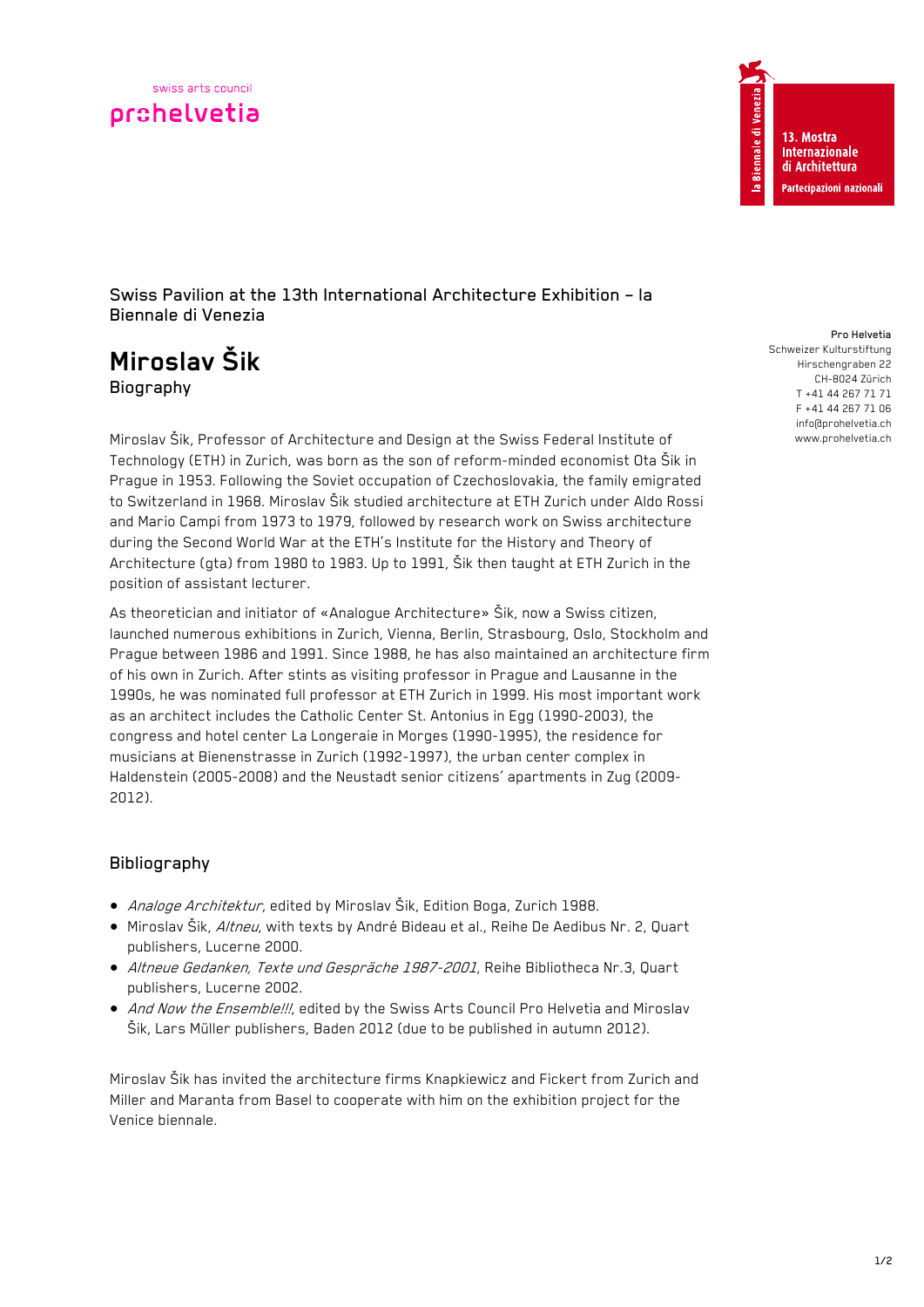# Participating architecture firms

## **Miller & Maranta**

Quintus Miller (1961) and Paola Maranta (1959) set up their joint architecture office in Basel in 1994. They became well-known through their extension of the Altes Hospiz on top of the St. Gotthard pass. Their current projects include housing developments in Basel and Zurich as well as the refurbishment of historical business and hotel estates in Zurich, one of the Grand Hotels in St. Moritz and an office building in Berlin.

Since 2000 the two architects – both ETH Zurich graduates – have been teaching as guest lecturers at several universities. They are also members of various municipal committees (urban development and cultural heritage preservation). In 2009, Quintus Miller was appointed full professor at the Accademia di Architettura in Mendrisio.

Further information at www.millermaranta.ch

## **Knapkiewicz & Fickert**

Kaschka Knapkiewicz (1950) and Axel Fickert (1952) are currently working on several residential estate projects in Zurich. Housing construction has been their main focus since they set up their architecture firm in Zurich in 1992. In the past few years, the emphasis has shifted to urban development projects, one of which was the «Klee» housing development in Zurich.

The two ETH Zurich graduates have both been employed by their alma mater as guest lecturers in the past and are now teaching at the Zurich University of Applied Sciences in Winterthur. They were awarded the «Prix Meret Oppenheim» by the Federal Office of Culture in 2005 and the «Schelling Medaille» by the Schelling Architecture Foundation in Karlsruhe in 2010 for their architectural achievements.

Further information at www.axka.ch

Miroslav Šik's exhibition in the Swiss Pavilion is sponsored by Horgenglarus and Michael Zirn Photography.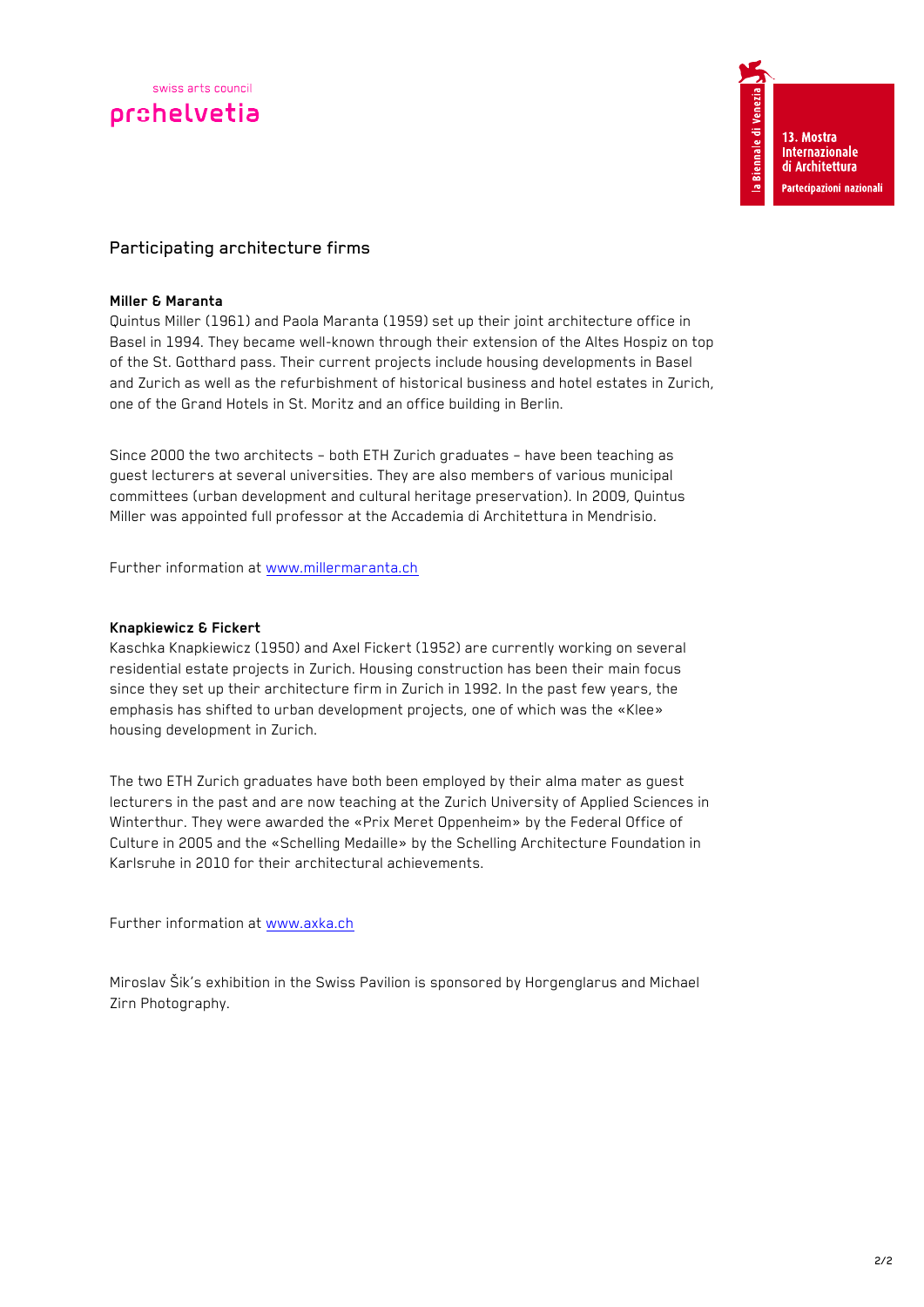**CH-8005 Zürich Switzerland**

**Phone +41 44 274 37 40 marketing@lars-muller.ch www.lars-muller-publishers.com**

We recommend for review:

**Adam Caruso, Hans Kollhoff, Vittorio Magnago Lampugnani, Quintus Miller, Miroslav Šik**

### **AND NOW THE ENSEMBLE!!!**

Edited by Miroslav Šik and the Swiss Arts Council Pro Helvetia

Design: Integral Lars Müller

16,5 x 24 cm, 6 ½ x 9 ½ in, 72 pages, 3 fold-out pages 3 images, hardback 2012, 978-3-03778-311-5, English EUR 22.– USD/CAD 28.– GBP 18.–



*And Now the Ensemble!!!* is intended as a challenge to architects, their clients, and commissioning authorities to understand and create urban development as a dynamic and collective work of art; in short, to make dialogue central to design. Design, atmosphere, and usage can make every new building relate to its local surroundings. As a design process, this contextual expansion does not simply imitate the urban pattern, but also interprets what is already there, to some extent modernizes it, makes the familiar alien by employing unusual atmospheric imagery, and ultimately transforms the accumulated chaos of soloists into an orchestrated whole.

MIROSLAV ŠIK, born in Prague, Czechoslovakia in 1953, is a Swiss architect, architectural theorist, and professor in the architecture department at the ETH in Zürich.

If you would like to receive a review copy, please don't hesitate to get in touch with the Lars Müller Publishers marketing team:

marketing@lars-muller.ch +41 44 274 37 40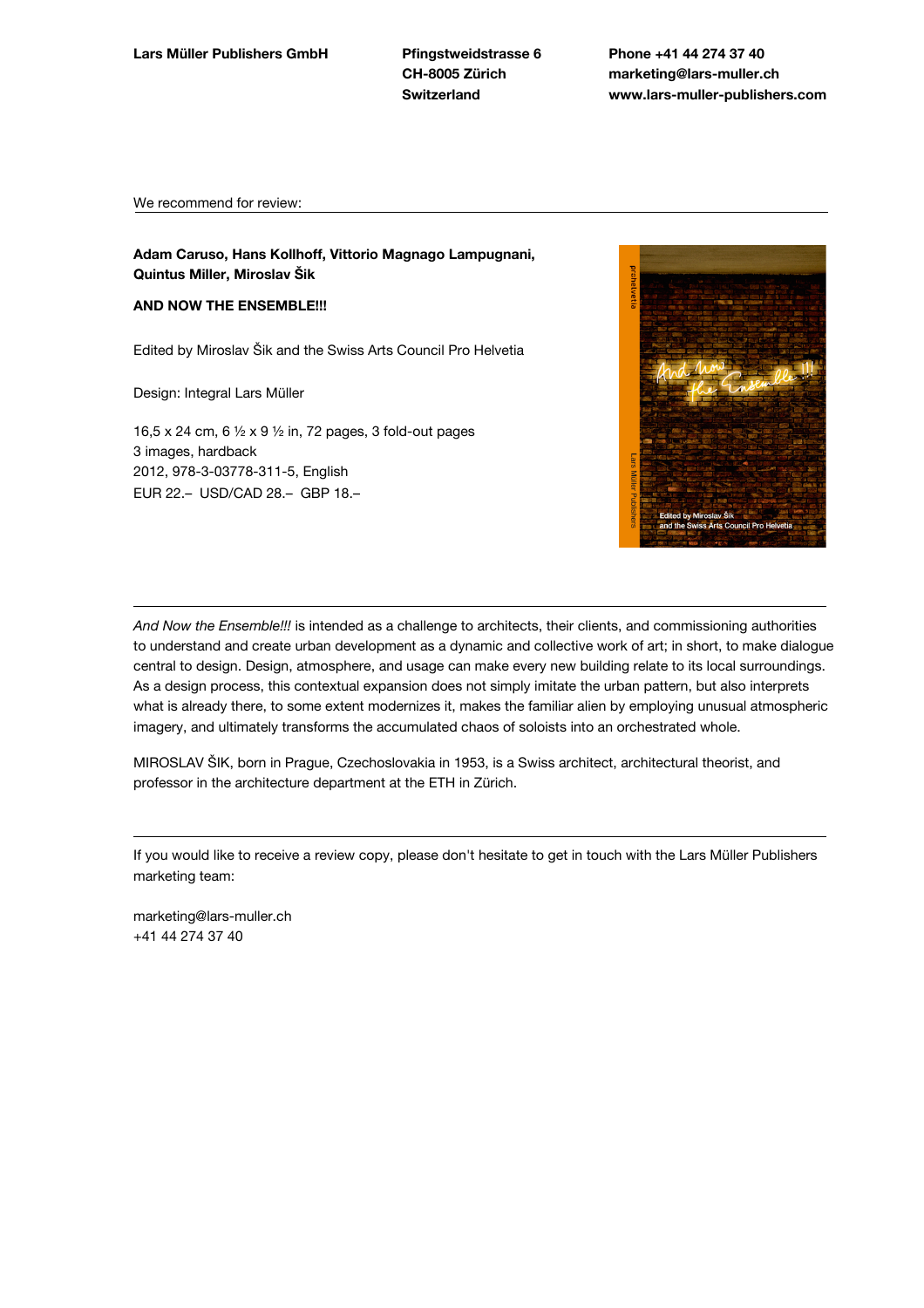



Collateral Event of the 13th International Architecture Exhibition  $-$  la Biennale di Venezia

# **Salon Suisse**

**Curator:** Robert Guy Wilson **Location:** Palazzo Trevisan degli Ulivi

A programme of wide-ranging events under the heading «Salon Suisse» will supplement Miroslav Šik's Swiss Pavilion exhibition in Venice. It is to be held at the centrally located Palazzo Trevisan degli Ulivi and is one of the official Collateral Events at the Biennale. Taking up the tradition of art and literary salons in past centuries, «Salon Suisse» aims to foster exchange on architectural issues among specialists and visitors alike, and to add an international touch to Switzerland's exhibition at the Swiss Pavilion. With regular opening hours spanning several weeks, it is destined to become a popular meeting point for the international Biennale audience.

«Salon Suisse» 2012 is curated by **Robert Guy Wilson**, the London-based editor of the architecture magazine «Block» and the online magazine «Uncube». Wilson, a British architect, is currently curating the «Chromazone» exhibition at the Victoria and Albert Museum in London, which highlights the use of colour in architecture. He also teaches at the Central Saint Martins art college.

«Salon Suisse» comprises three series of early-evening events – including **readings, lectures, presentations, performances, panel discussions and workshops**. The topic of the first series (28 August to 1 September) is architecture as an academic discipline, with the focus primarily on the influence of Miroslav Šik. The second series of events (16 – 20 October) is dedicated to architecture in practice, in particular to the special features of Swiss architecture – polytechnic training of architects, the system of competition for architectural assignments, and the Swiss construction industry – especially in comparison to the situation in the United Kingdom. The third series (20 – 24 November) focuses on the perception and dissemination of architecture by means of publications, exhibitions and media reports. Some of the events are conducted jointly with partners such as ETH Zurich and the British Council. All three programme parts include not only lectures and presentations, but also more informal elements encouraging encounters and discussions. «Salon Suisse» thus represents a forum for theoretical debate as well as a welcoming environment for a broadly-based audience to exchange views on impressions and insights gained at the Biennale. At once intellectually stimulating and entertaining – as one would expect of a salon.

The «Salon Suisse» programme kicks off on **28 August 2012** with a panel discussion called **Common Images: Architecture and the Iconic Turn**, organised by ETH Zurich. The event focuses on a re-evaluation of Miroslav Šik as a protagonist of «Analogue Architecture». It also considers the question of whether images become catalysts of a globalised, homogenous way of building, or whether they contribute to greater diversity in architecture. Moderator of the discussion is ETH professor and art historian Philip

Pro Helvetia Schweizer Kulturstiftung Hirschengraben 22 CH-8024 Zürich T +41 44 267 71 71 F +41 44 267 71 06 info@prohelvetia.ch www.prohelvetia.ch

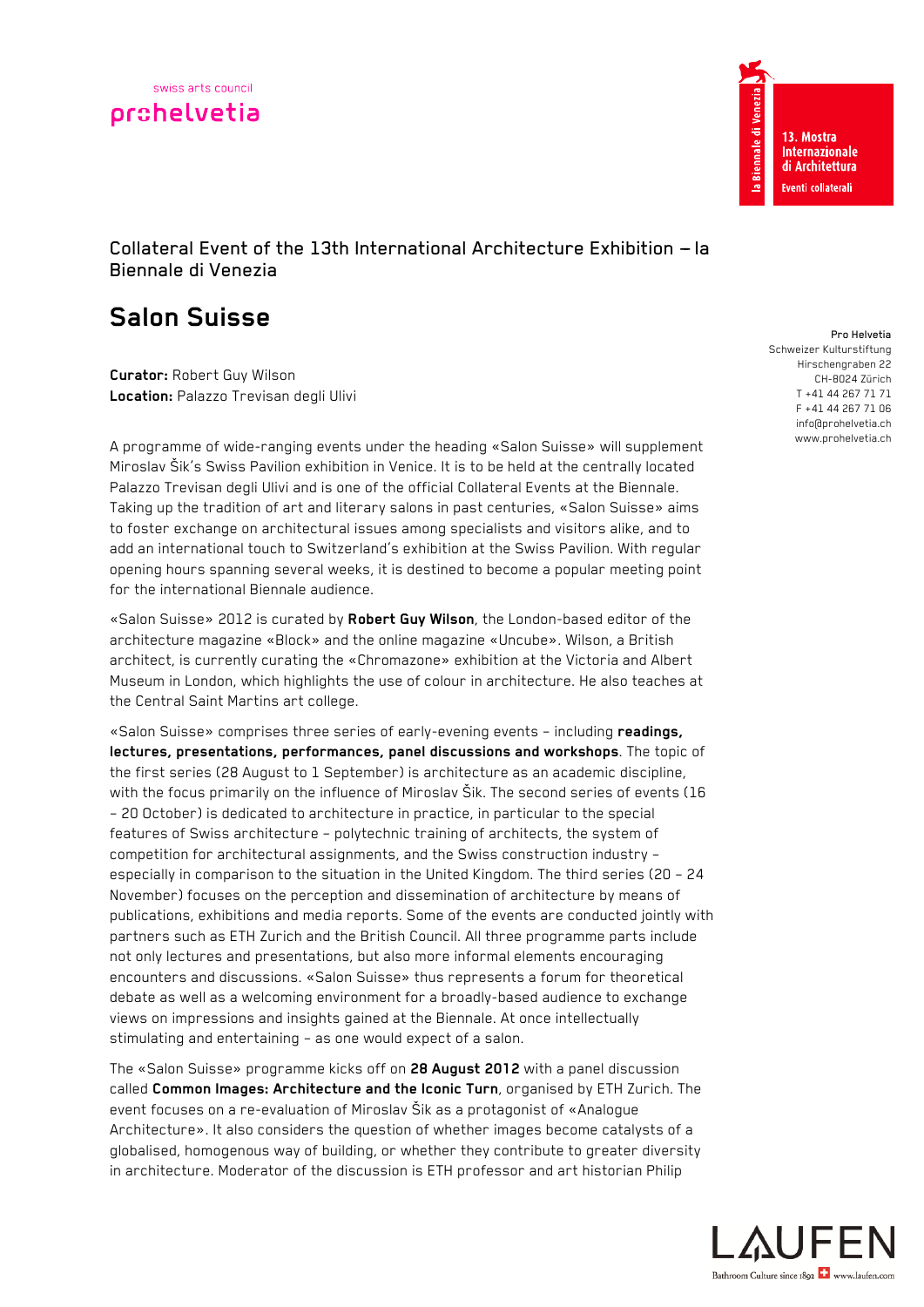Ursprung. Besides Šik, the panel includes ETH professors Adam Caruso and Karin Sander, Spanish architect Iñaki Ábalos, photographer Hélène Binet from Switzerland, Barry Bergdoll, curator at the Museum of Modern Art in New York, and architecture historian Beatriz Colomina, who teaches at Princeton.

During the three series of events, «Salon Suisse» will be open five days a week, Tuesday to Saturday, **from 17:30 to 21:30**, irrespective of whether an official event is planned for the evening or not. The detailed **programme** of «Salon Suisse» can be accessed at www.biennials.ch

As partner of the «Salon Suisse», **Laufen Bathrooms AG** is contributing to the events at the Palazzo Trevisan with the intention to foster a lasting international exchange of architectural issues.

Palazzo Trevisan degli Ulivi, Dorsoduro 810, is close to Campo S. Agnese. The nearest **vaporetto stop** is **Zattere**.

Sponsor of «Salon Suisse»: Cassina